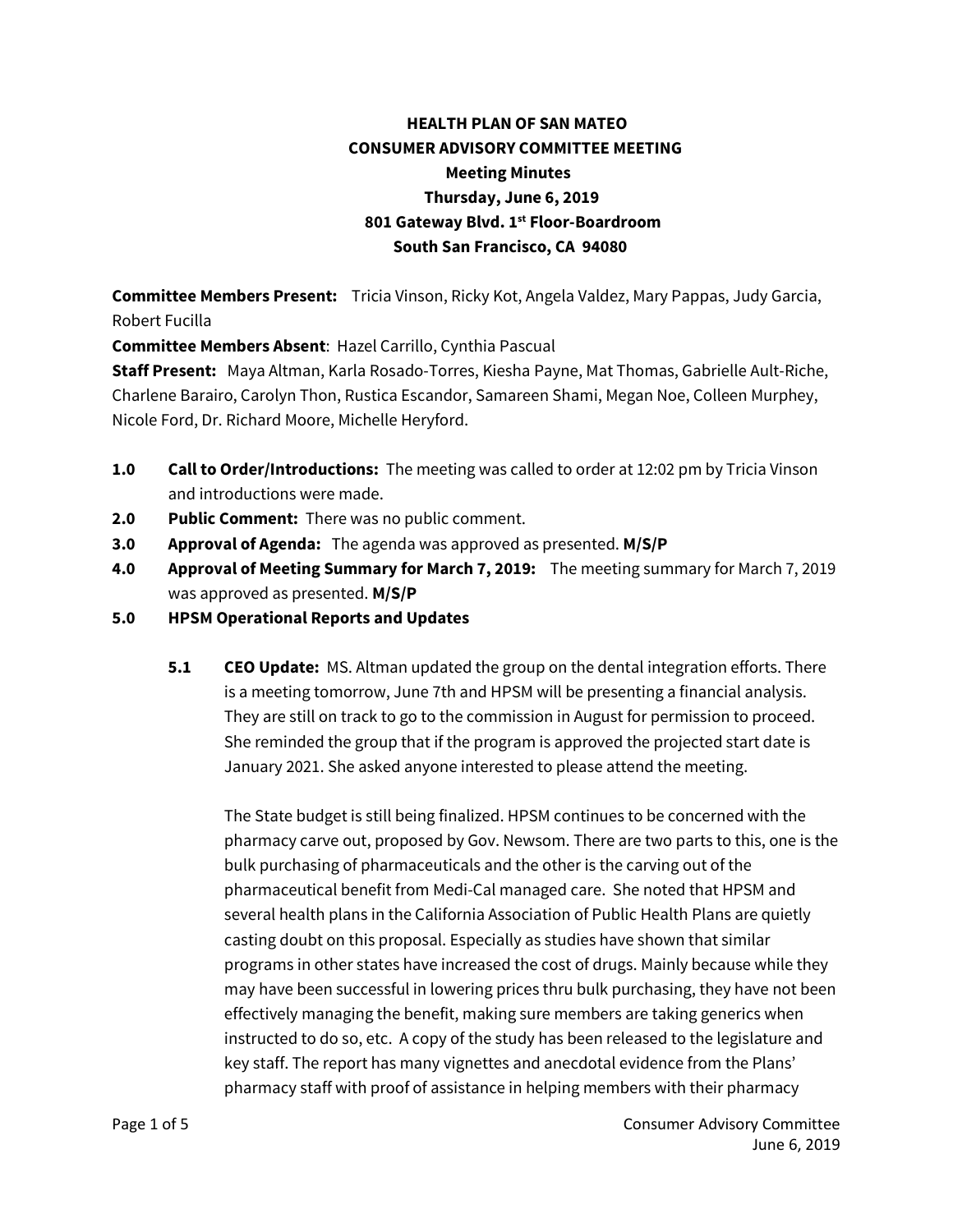needs. Finally, she reported that the Seton sale hasn't closed yet; but should by October.

Ms. Vinson noted about the State budget has a proposal to raise the poverty level, which will positively affect many in San Mateo County, she is urging everyone to call Assemblyman Ting to voice support of this bill. Ms. Vinson will supply talking points to HPSM about this issue.

**5.2 CMO Update:** Dr. Moore reported on the Seton purchase, he advised the group that KPC is committed to maintaining a lot of the services currently in place there and at the Coastside location.

Health Services took over utilization of the Behavioral Health psychotherapy authorizations from BHRS, except for severe mental illness clients. They are reporting 100% compliance for turn-around times thus far.

The CMC contract was recently renewed for three years, HPSM is going thru the contract now.

Withholds received for quality measures are at 100%. DHCS has issued new quality indicators for 2019 that are very extensive and may prove challenging for Providers. Ms. Ford noted that there are many new measures proposed for a variety of services. Notably, there has been a big addition of pediatric based measures and metrics. DHCS has raised the benchmark from 25% to 50%, which can result in corrective action if a provider is unable to perform as required. There was a question from Mr. Kot about how this might affect the delivery of service to HPSM members? Ms. Ford noted that there will be some outreach from the Plan to members to remind them about seeing their Primary Care Physician and taking advantage of other preventative care measures. They will also check in with members to gauge accessibility and see if there are barriers to their being seen. Efforts will be made to advise members about the Non-Emergency Medical Transportation (NEMT) benefit.

Karen Fitzgerald, Director of Marketing reported on the new HPSM website. It is a year old now, she reports there has been a 6% increase in traffic to the site over the last 6 months among HPSM members.

**5.3 Quality Improvement:** Ms. Shami reported on a new initiative, it's a collaborative approach with several departments at HPSM. Entitled "The Member Experience and Member Engagement Workgroup", the purpose is to reassess and reevaluate the interaction between members and the health plan and optimize how members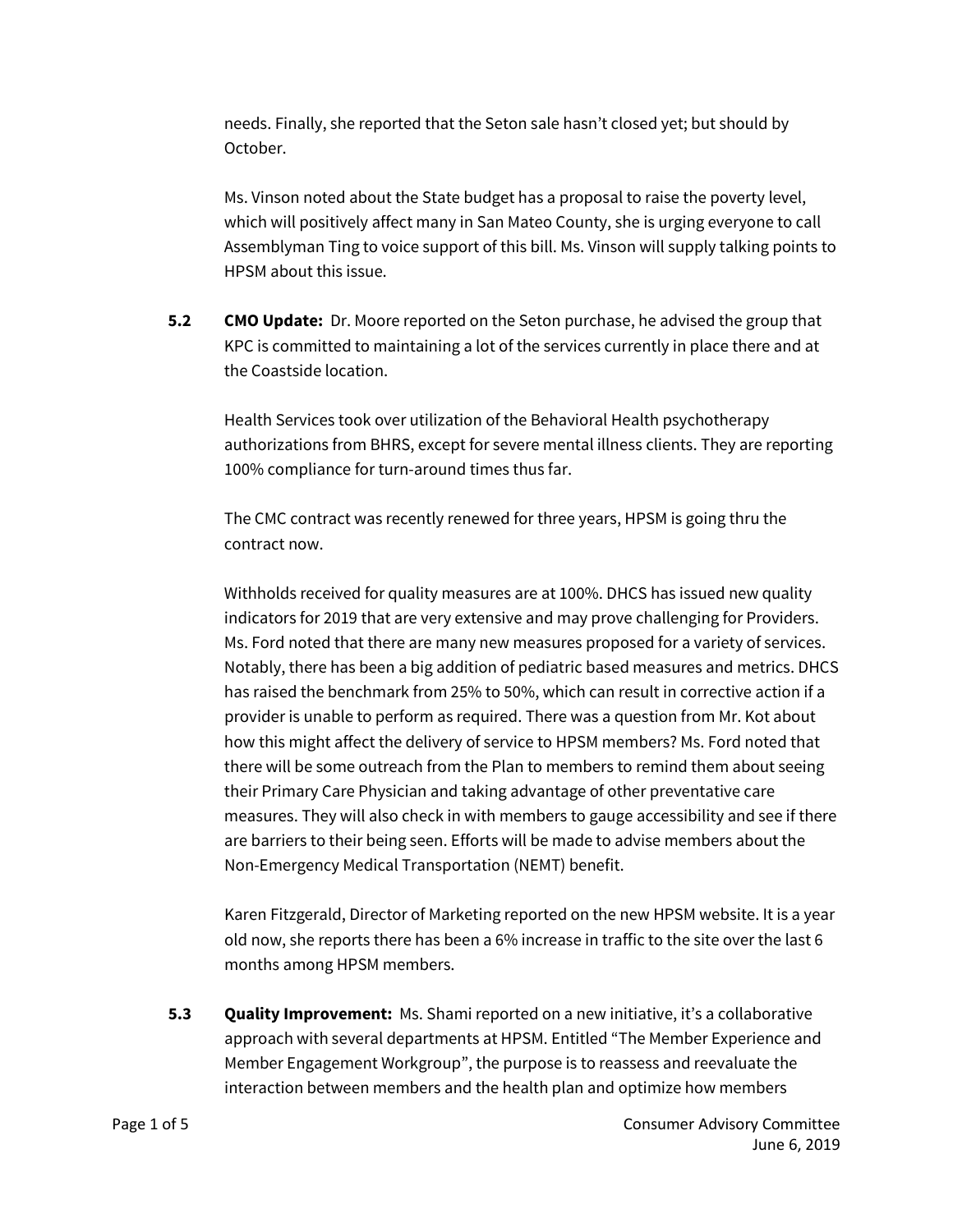engage with HPSM. The group is made up of representatives from Member Services, Behavioral Health and Integrated Care, Care Coordination, Marketing, Adult Programs, and Quality Improvement and Monitoring. It is still a work in progress, and they are still reassessing the strategy. The group meets once a month.

Ms. Shami noted this is based on a cyclical approach and they are looking at how other plans engage with their members. They will continue to work with other departments and focus on CAHPS scores. Ms. Vinson inquired on the makeup of the group and asked why there are no HPSM members in this group. They will set up a focus group with members, noting that eventually there will be HPSM members in the core group. Mr. Fucilla noted it's hard to address member engagement without member participation. Member involvement on committees has been a struggle historically. Ms. Ault-Riche noted the group was created because HPSM wants to increase member participation. While Mr. Fucilla believes it's a step in the right direction, he also feels HPSM committees should try to have at least one member on each committee and perhaps offer a stipend as an incentive. Ms. Altman noted that historically HPSM has struggled to get members to sit on committees. She noted however, that we currently have a member on the Commission, and many active members on CCS, though she feels more can be done. Ms. Vinson suggested inviting members to attend committee meetings to introduce them to different ways they can become involved. Ms. Shami said they are also meeting with other health plans about their plans for engagement. Ms. Garcia noted that transportation is often difficult for many members such as herself and to consider that it may be the reason there isn't more member participation.

Page 1 of 5 Consumer Advisory Committee **5.4 •• Grievance and Appeals:** Ms. Rosado-Torres reviewed the G&A report. In the 1<sup>St</sup> quarter of 2019, only 2 lines of business were higher than expected, Medi-Cal and CCS. The department met their goal of 95% for Timeliness for grievances. Pharmacy appeals met their goal as well. G&A Medical Appeals did not meet their goal, they came in at 93%, but this was due to a system error, which has since been resolved. The CMC Line of business reported a slight increase in grievances in Q4 of 2018, however it was lower than Q1 of 2018. She reported that all Grievances are timely for the first time since Q3 of 2017. Grievance cases for CMC has gone up slightly since Q4 of 2018, though are lower than Q1 of 2018. Appeals for Prescription Drugs has increased since the last quarter, however the number of appeals for both quarters are the same. Appeals related to DME has decreased from Q4. They have been working with their overturned appeals workgroup and have finalized trends and a threshold for overturned appeals that they will be monitoring quarterly. The Medi-Cal line had an increase in grievances, 216 compared to 184 in the last quarter. There has also been an increase in specialty appeals. Ms. Rosado-Torres also reported that they have been instructed to mark repeat grievances so that they can monitor this for NCQA data. There are no corrective actions.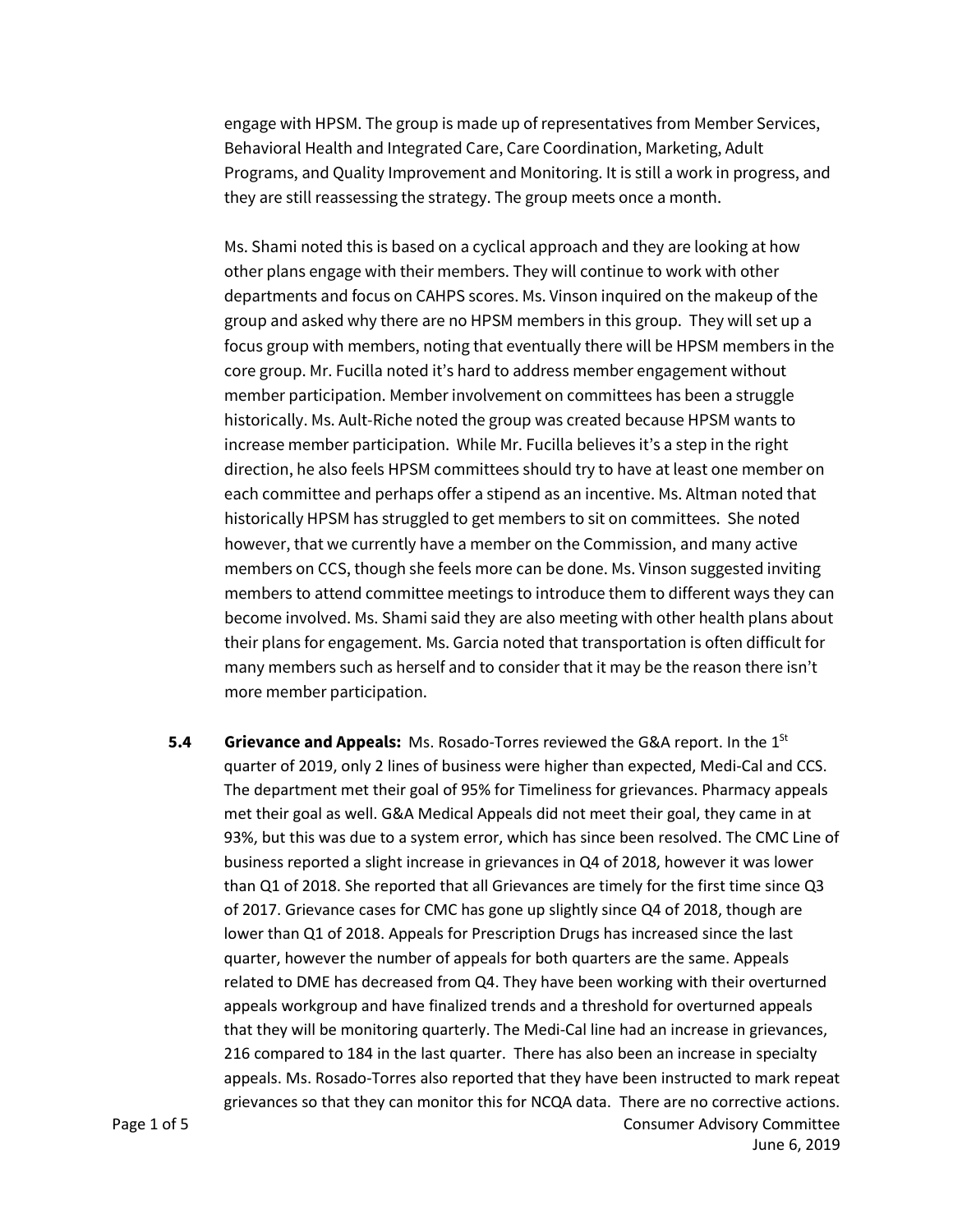A total of 94 members asked to change their PCP, 25 were clinics, 12 were providers. For 6 providers, 5 or more members has asked to switch providers. Ms. Vinson asked about those who asked to switch their PCP. She inquired on the follow up to this request and if they know why are they requesting this? G&A is working with Provider Services to monitor and track trends that may be contributing to this. Ms. Vinson inquired on their findings. Ms. Murphey reported that Provider Services has met with some of these providers. Part of the problem is the auto-assignment feature, some practices always have them on and are seeing members continually assigned to their practice even when they don't have time to see them. Provider Services has asked some to disable the auto assignment feature to not overwhelm them. Ms. Vinson also inquired about the forecast of increased denials in BHRS. Ms. Rosado-Torres noted that because BHRS preauthorization process was transferred to HPSM and they are taking on the utilization management they are anticipating having to limit the amount of sessions due to outliers found that eat up access for other members. Maya requested the committee invite Amy Scribner, Director of Behavioral Health to the CAC meeting in September to discuss the BHRS transfer.

- **5.5 Provider Services:** Ms. Murphey reported on network updates. Recent additions to the network include, the Columbia Asthma and Allergy clinic. They've also added a couple of cardiologists and physical therapists. She went over a couple of active network development initiatives; the first is about Long Term Care and Skilled Nursing Access. Provider Services are moving towards a new payment model for SNF and LTC, with the goal of improving access, making it easier for skilled Medi-Care members to get placement and rewarding facilities for quality of care. They are also hoping to add wheelchair vans to the transportation benefit. Ms. Murphey also reported on new programs with Mills Peninsula and Sequoia. They are proposing an ED Navigator position. This person will be a licensed physical social worker hired to catch frequent utilizers to the ED. They will specifically target, those who do not need acute care and are instead in need of social programs or assistance. Ms. Pappas inquired if an ED Navigator would be there 24 hours, 7 days a week. Ms. Murphey noted they are still working on what the scope might be. Mr. Fucilla remarked that busy hours in the ED are typically between 3:00-9:00 pm. The group encouraged the department to keep the busy time in mind when scheduling this position. Ms. Vinson inquired about those who aren't members yet but will be with a little help, what is the plan for those in the gap period? Ms. Murphey noted other plans have used incentive programs to help review current plans for members and to look at coverage, they may consider that as well.
- **5.6 Member Services:** Ms. Ault-Riche went over the Member Services and Care Advantage report. She advised the group that DHCS is transitioning most of the kids in the Healthy Kids line of business to Medi-Cal. She believes this will be a great transition, as there will